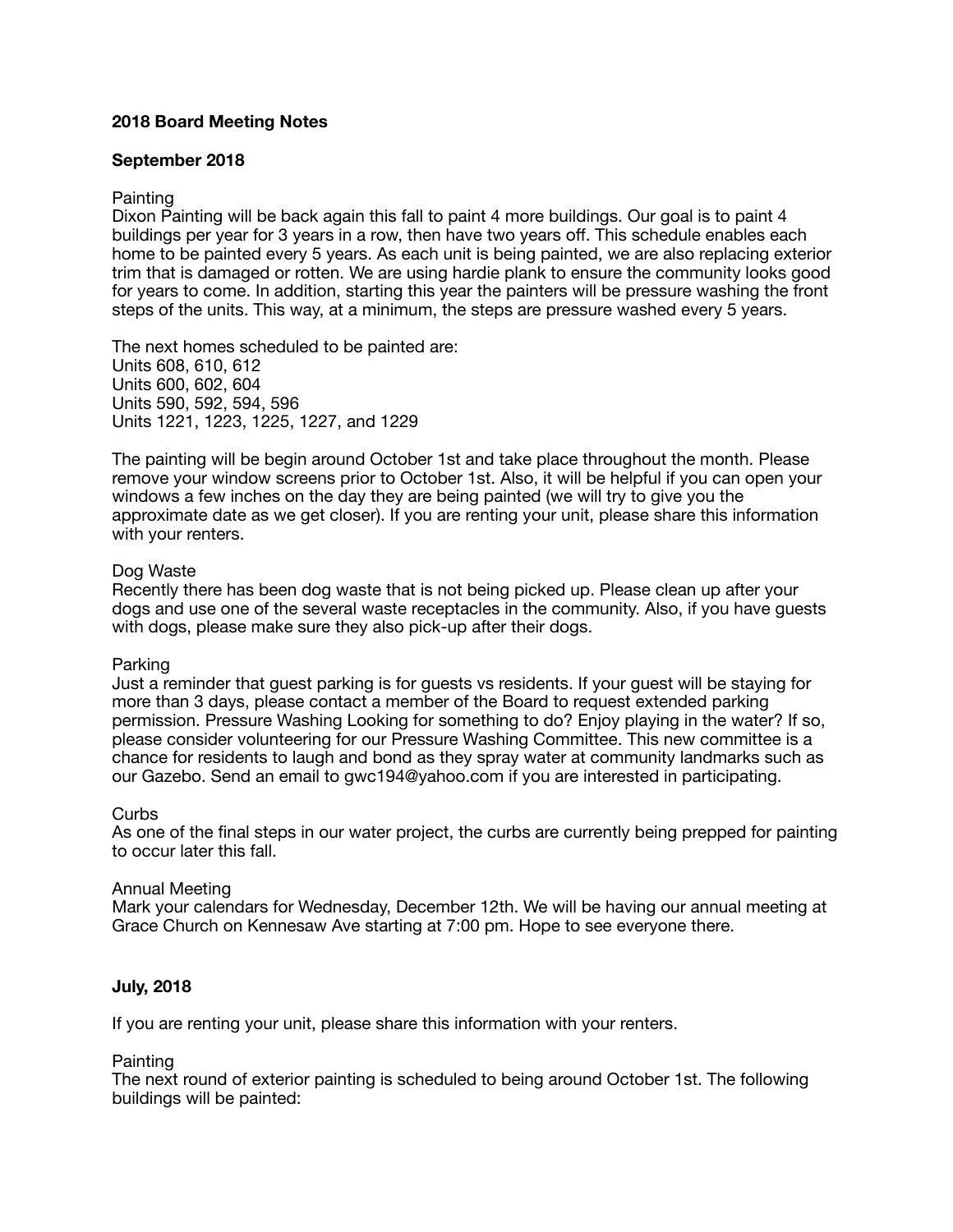Units 590 - 596 Units 600 - 604 Units 608 - 612 Units 1221 - 1229

We will send you additional scheduling information once the date gets closer. If your unit is not on the list above and was not painted in 2017, then it is on the schedule for Fall of 2019. We are following a 3 year painting cycle with 5 years in-between the painting of each unit.

### **Curbs**

We plan to patch/repair the curbs during September and then they will be painted and stenciled in October.

### Water Pumps

We will be pouring a concrete pad near the water pumps which will increase the life of the pumps and protect against soil erosion. This should be done within the next month and, when combined with the painting of the curbs, will complete our community water project.

### Pest Exterminating

The community grounds are sprayed 1x each month by Northwest Extermination. If you would like them to spray inside your house, it is \$25.00 on the day of service (they are here the 3rd Tuesday of each month) or \$50 if you want spraying on a different day. The number to call for this service is 470-419-2514.

# Water Heaters

Now that most units are 10+ years old, water heaters are starting to fail. If you would like to replace yours, Bobby Young Plumbing is offering a special for Gates residents only. A 50 gallon tank with a 6 year warranty is regularly \$1,150, but from now until October 31st they are offering a special price of \$989 installed (standard installation). To schedule this service call Bobby Young Plumbing at 770-490-2709.

#### Decks

Decks, windows and doors are the responsibility of residents. A quick walk through our community indicates that some decks are in need of staining and/or wood repair. Decks that are not maintained are a covenant violation and, ultimately, a pricey repair item for the homeowner if they continue to deteriorate. Please take a moment to review the stain options which is available on the Gates website under Forms and Documents.

Dog Waste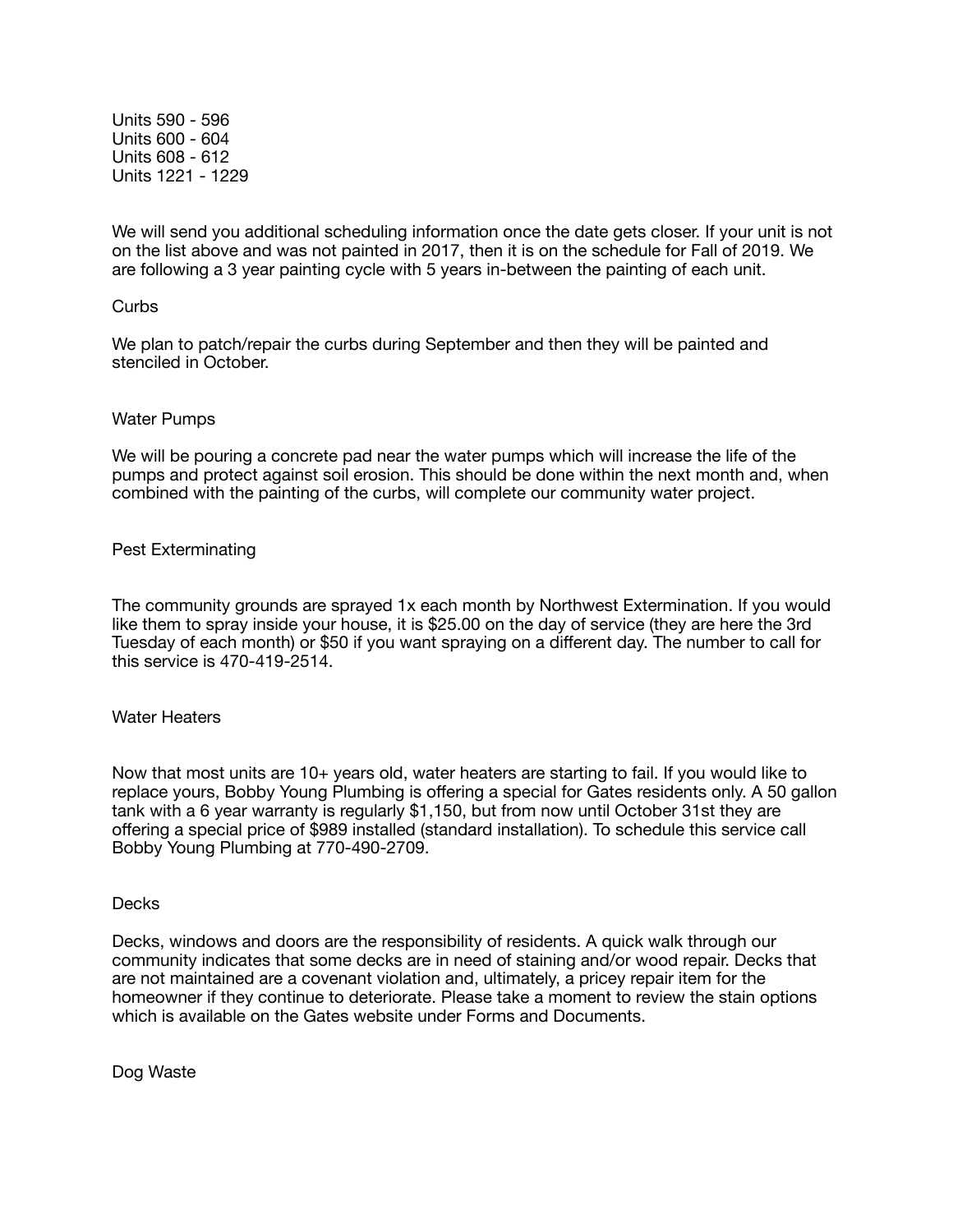It has been noticed that there have been several deposits left in our neighborhood at the First National Bank of Poop. We kindly remind everyone to pick-up after their dogs and use the waste receptacles located in our community.

### Window Screens

If you have screens on your windows, please check to make sure that they are on all windows (partial coverage is a covenant violation) and do not have any tears (also a covenant violation). Now that are community is 10+ years old, screens are getting worn. Thanks for your attention to the above matters and we look forward to seeing everyone at the Gates Fall Festival later this year!

### **March 22, 2018**

All 3 Board members present in addition to Kirk from Sentry Mgmt

### Community Roster

Neighborhood contact list will be updated and maintained once per year. Will attempt include renter's names to enable contact for more time sensitive messages

#### Roofing

Sentry Roofing will perform repairs on roofs with reported damage and complete inspections on all homes

#### Curb Repairs

Once the resurfacing project is complete, the Board agrees to patch the curbs ourselves with volunteers. This will save thousands of dollars. As we get closer, we will seek volunteers and watch the "how to" video

#### Masonry Work

Neighbors are reporting aging masonry in stone steps and driveway medians. The Board is starting the discovery process for vendor and cost analysis. Not for immediate work, but in consideration of this being our next necessary basic maintenance effort

#### Street Sealing Project

Wildcat, our street sealing vendor, recommends the work to be conducted during the day. The streets need to sit, undriven, for at least 24 hours.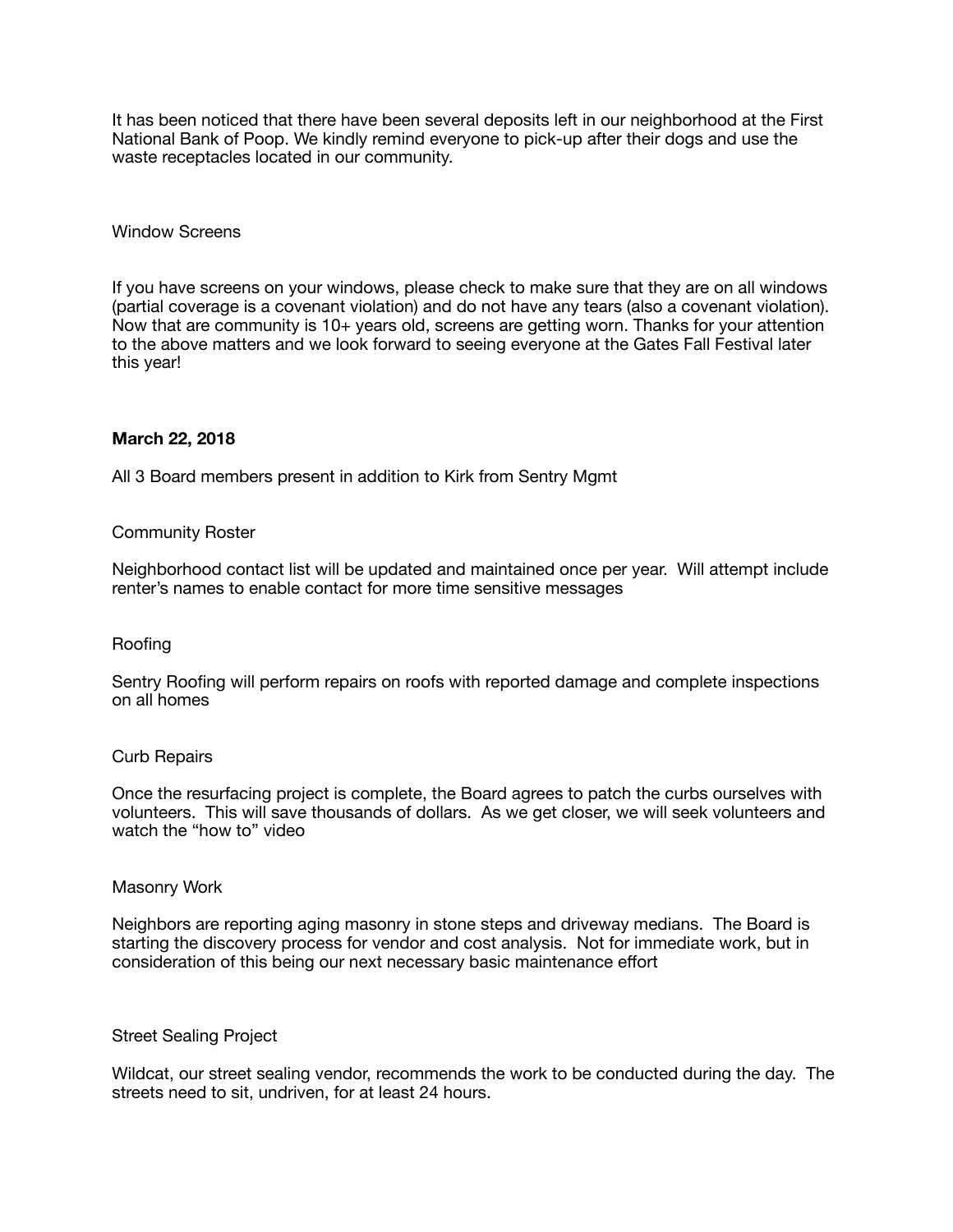Will target a Monday-Tuesday timeframe

Will delay trash pick-up for one week

Will delay landscape service for one week

First option is May 14-15, rain plan is May 21-22

The parking situation during this time might be challenging for some. We will pull together as a community to make it happen and support each other. The Board will craft a parking plan

Next Board meeting, April 26, 7pm

# **February 15, 2018**

All 3 Board members present in addition to Kirk from Sentry Mgmt

**Shutters** 

The Gates shutter service plan is to replace 50 shutters per year until all have been replaced

Hennie DuPreez of Dupbel Millworks Inc to receive go-ahead to start Spring round of replacements

He will replace 31 shutters now, then return in the Fall for final 2018 round

Hennie will also investigate peeling paint issue on certain shutter types and report back his findings

### Street Sealing Project

Late April is our desired target to have the streets done. Before that we plan to have curbs repaired. Lastly the curbs will be painted.

Board will craft a parking plan for this event at our March meeting.

**Curbs** 

Have received quote of \$5875 for painting and includes pressure wash. This is within budget for the project.

Awaiting quotes on curb patching and repair

Other Business

County water leak at corner of Hames/Kennesaw has been repaired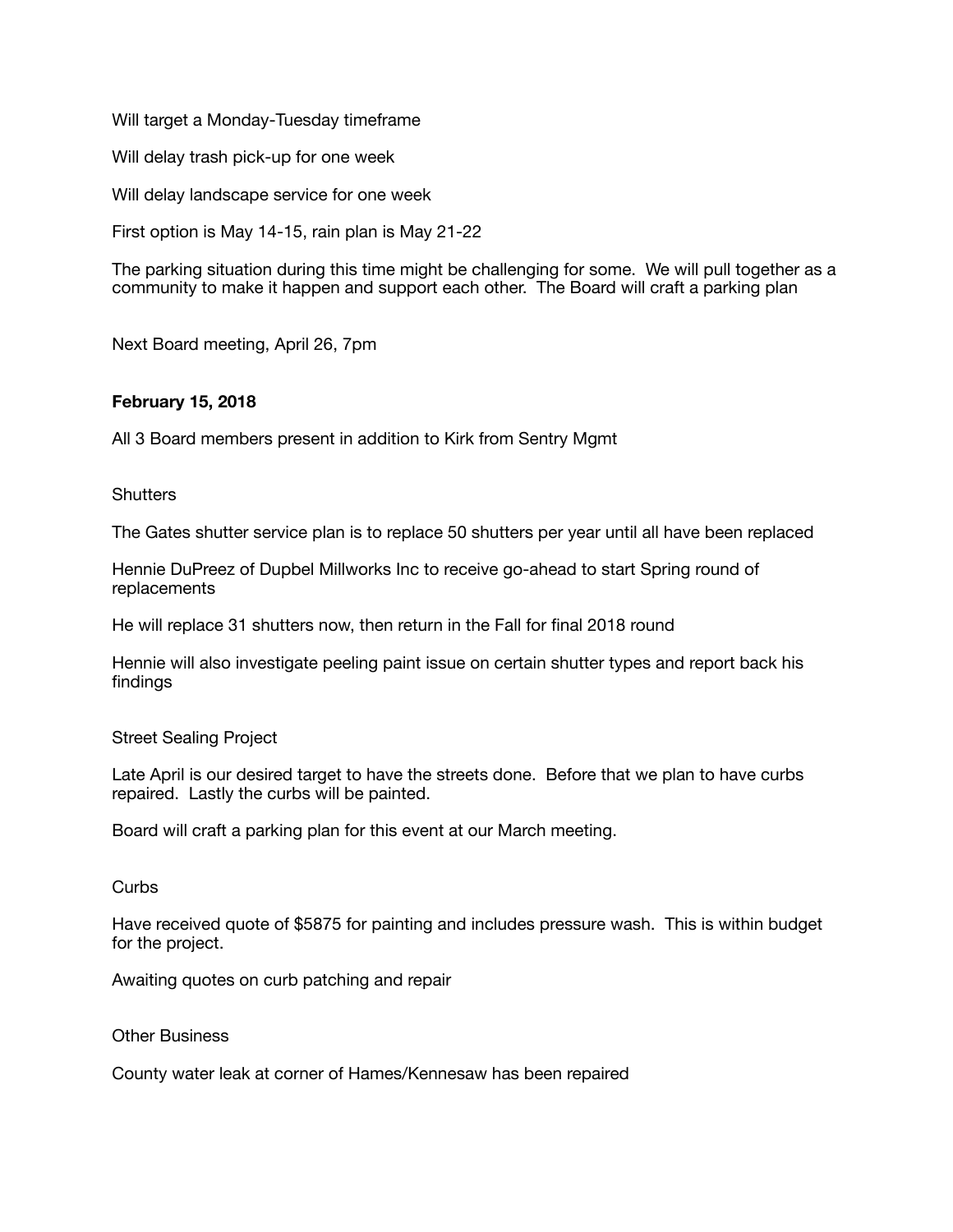Sod to be replaced

Next Board meeting to be held March 22, 2018

## **January 11, 2018**

All 3 Board members present in addition to Kirk from Sentry Mgmt

New Board member roles:

Dave Goeppner – President

Alicia Skutt – Treasurer

Jack Lowe - Secretary

**Pipes** 

Sewer clog affecting homes 600, 602, and 604 has been repaired. Large landscaping elements have been replanted along with pine straw mulch to prevent erosion

The type of connector used in the pipes prevented snaking to solve the problem, hence the large excavation project

Project fees (TBD upon receipt of invoice) will be paid out of contingency funds

Home 638 pipe leak - The TJ Lyle leak was a device malfunction (not related to workmanship) and was covered under warranty.

### **Shutters**

Board is aware of new loose shutters. These will be repaired at the next regular visit by **Henning** 

60 shutters to be replaced in 2018

Continue to notify any Board member of loose shutters. It will always be more efficient to know the affected floor level each time so Henning can bring the right ladder

### **Painting**

Next round of exterior painting will likely begin in the Fall across the neighborhood